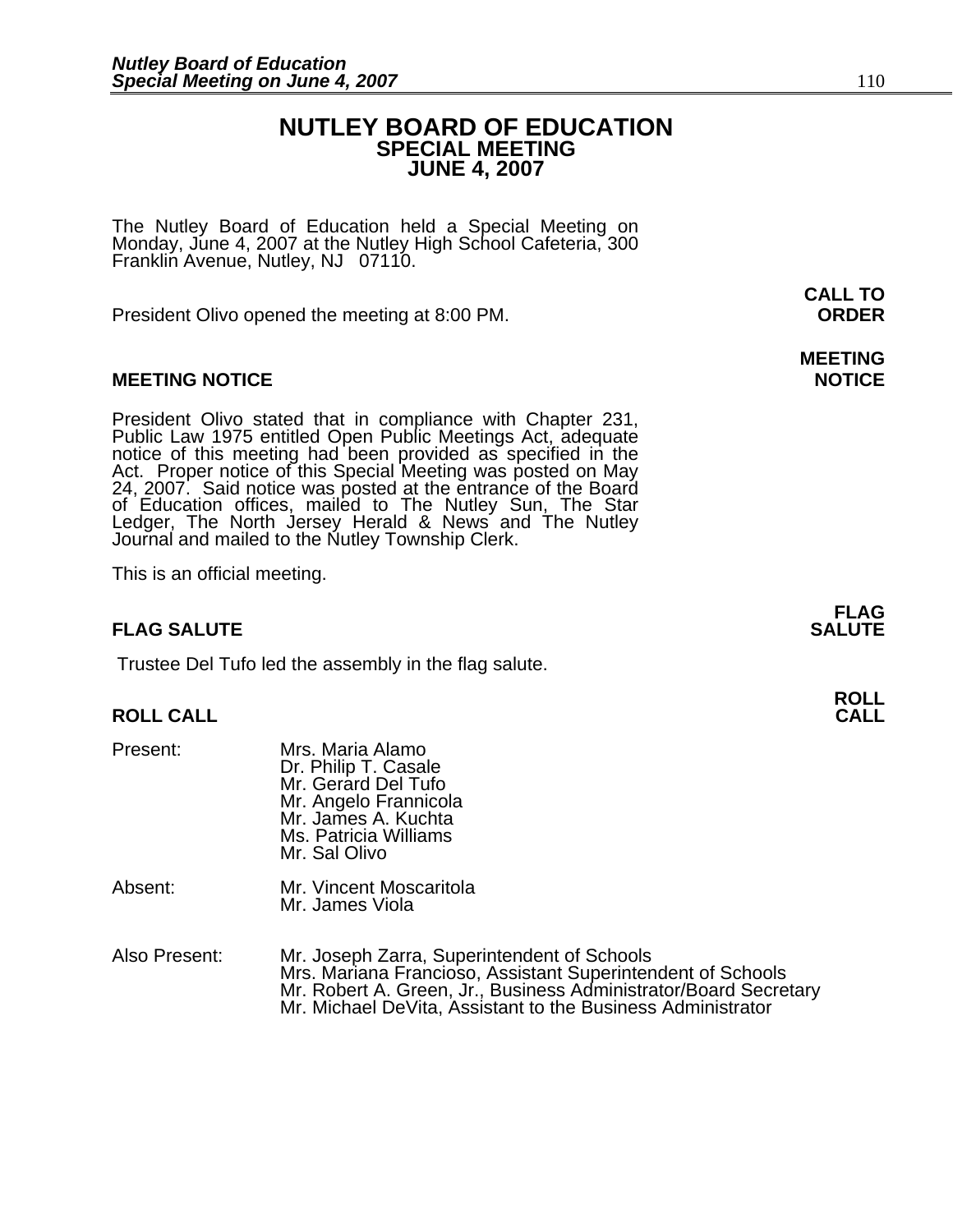Mr. Green gave a report, which is appended to these minutes.

Mr. DeVita gave a financial report on Dowling Food Service.

Time was allowed for questions from the Board.

Mr. Erdman addressed the Board and asked if the food service program is meeting all federal and state nutrition requirements.

# **HEARING OF CITIZENS (Resolutions Only) HEARING OF CITIZENS**

None

# **RESOLUTIONS**

Trustee Kuchta moved, and Trustee Casale seconded, the following three resolutions. Upon being put to a roll call vote the resolutions were approved.

#### 1. **AWARD OF CONTRACT – Re-Roofing Work at the Nutley High School**

WHEREAS, bids for Re-Roofing Work at the Nutley High School were advertised on May 2, 2007, and

WHEREAS, sealed bids were publicly opened and read aloud on Friday, May 25, 2007 at 2:00 p.m. in the office of the Business Administrator/Board Secretary, and

WHEREAS, bids for Re-Roofing Work at the Nutley High School are as follows:

| Barrett Roofing<br>Millington, NJ                     | \$1,209,595.00 |
|-------------------------------------------------------|----------------|
| Clifton & Clark, Inc.<br>Passaic, NJ                  | 898,750.00     |
| ABCD Construction Corp \$1,448,047.00<br>Brooklyn, NY |                |
| VMG Group<br>Paterson, NJ                             | \$1,270,000.00 |
| <b>Badger Roofing</b>                                 | \$1,240,000.00 |

Middlesex, NJ

and

WHEREAS, the bid of Clifton & Clark, Inc. was disqualified for not meeting bidding requirements, and

# **AWARD OF CONTRACT**

#### **RE-ROOFING WORK**

**RESOLUTIONS**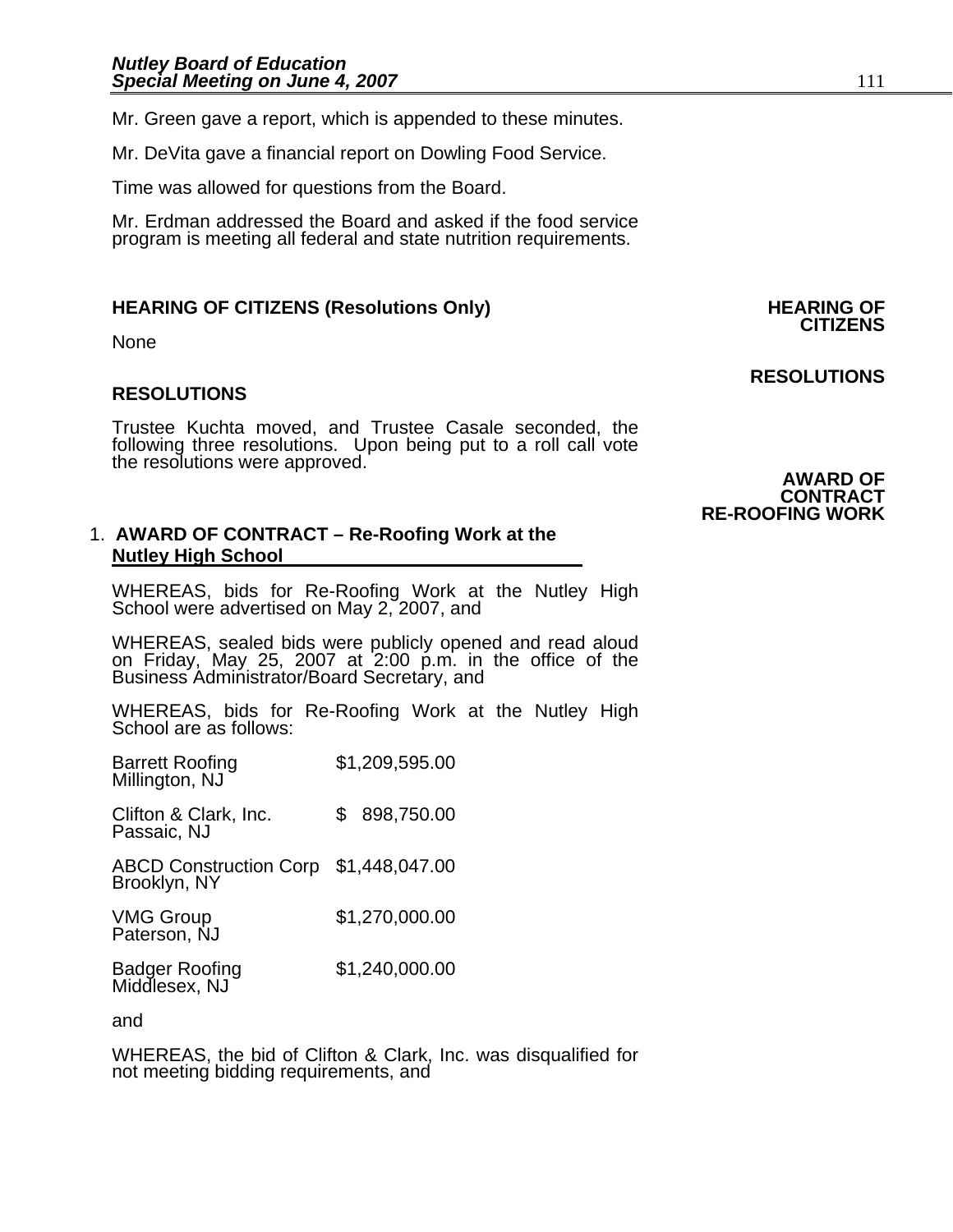WHEREAS, the bid of Barrett Roofing, Millington, NJ meets all specifications, and is therefore the lowest responsible bidder, and

WHEREAS the architect has recommended that the Board accept the bid of Barrett Roofing, 33 Stonehouse Road, Millington, NJ.

NOW, THEREFORE, BE IT RESOLVED that the Nutley Board of Education accepts the recommendation of the Board's architect and approves the award of the contract for Re-Roofing Work at the Nutley High School to Barrett Roofing, Millington, NJ.

#### **ADOPTION OF POLICY 1ST READING**

# 2. **ADOPTION OF POLICY (First Reading)**

BE IT RESOLVED that the Board of Education adopts the following policies (first reading) on file in the Business Office:

| Policy #5600<br>Regulation #R-5600 | Public Discipline<br>Public Discipline  | (Appendix A) |
|------------------------------------|-----------------------------------------|--------------|
| Policy #5610<br>Regulation #R-5610 | Suspension<br>Suspension                | (Appendix B) |
| Policy #5620                       | <b>Expulsion</b>                        | (Appendix C) |
| Regulation #R-5620                 | <b>Expulsion Procedures - Abolished</b> |              |

#### Regulation #R-5620 Expulsion Procedures - Abolished **APPOINT SUMMER CUSTODIAL**

# 3. **APPOINTMENTS – Summer Custodial Employment**

BE IT RESOLVED that the Board of Education approves the following<br>personnel to be employed as summer custodial and grounds employees for the summer of 2007:

|                           | <sup>n</sup> ten | <b>Hourly Rate</b> |
|---------------------------|------------------|--------------------|
| <b>Matthew Ciancimino</b> |                  | 8.00               |
| <b>Brian Kutzleb</b>      |                  | 7.50               |
| Craig Lewis               |                  | 7.50               |
| <b>Adam Radice</b>        |                  | 8.00               |
| Pat Ritacco               |                  | 7.50               |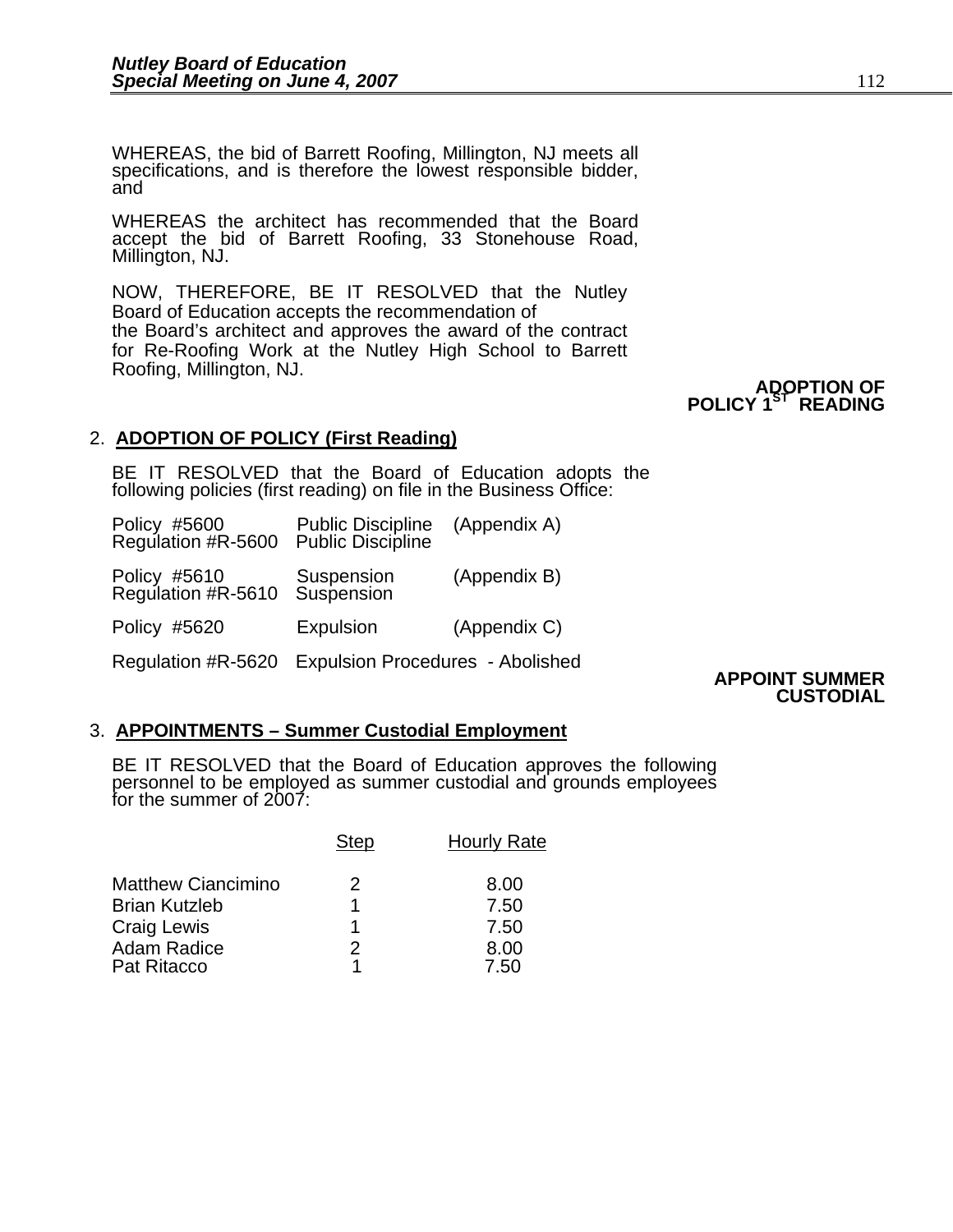Trustee Del Tufo moved, and Trustee Kuchta seconded, the following two resolutions. Upon being put to a roll call vote the resolutions were approved.

#### **AWARD OF CONTRACT EXISTING TOILET ROOMS**

# 4. **AWARD OF CONTRACT – Renovation of Existing Toilet Rooms at five Elementary School Sites**

WHEREAS, bids for Renovation of Existing Toilet Rooms at five Elementary School Sites were advertised on May 14, 2007, and

WHEREAS, sealed bids were publicly opened and read aloud on Friday, June 1, 2007 at 3:00 p.m. in the office of the Business Administrator/Board Secretary, and

WHEREAS, bids for Renovation of Existing Toilet Rooms at five Elementary School Sites are as follows:

| <b>Deltric Construction Company</b><br>North Haledon, NJ             | Contract A: \$1,068,000<br>Contract B: \$1,491,000<br>Contract C: \$2,083,000<br>Contract D: \$2,427,000 |
|----------------------------------------------------------------------|----------------------------------------------------------------------------------------------------------|
| <b>Pakis Construction</b><br>Bloomfield, NJ                          | Contract A: \$724,100<br>Contract B: \$1,071,900<br>Contract C: \$No Bid<br>Contract D: \$No Bid         |
| Salazar & Associates Inc.<br>Union, NJ                               | Contract A: \$ 645,000<br>Contract B: \$ 967,000<br>Contract C: \$1,451,400<br>Contract D: \$1,774,000   |
| TCI Const. & Management Co. Contract A:\$ 818,400<br>Farmingdale, NJ | Contract B: \$1,228,400<br>Contract C: \$1,854,000<br>Contract D: \$2,264,000                            |

and

WHEREAS, the bid of Salazar & Associates Inc. met all specifications, and is therefore the lowest responsible bidder, and

WHEREAS the architect has recommended that the Board accept the bid of Salazar & Associates Inc., 2421 Iorio St., 2<sup>nd</sup> Floor, Union, NJ 07083.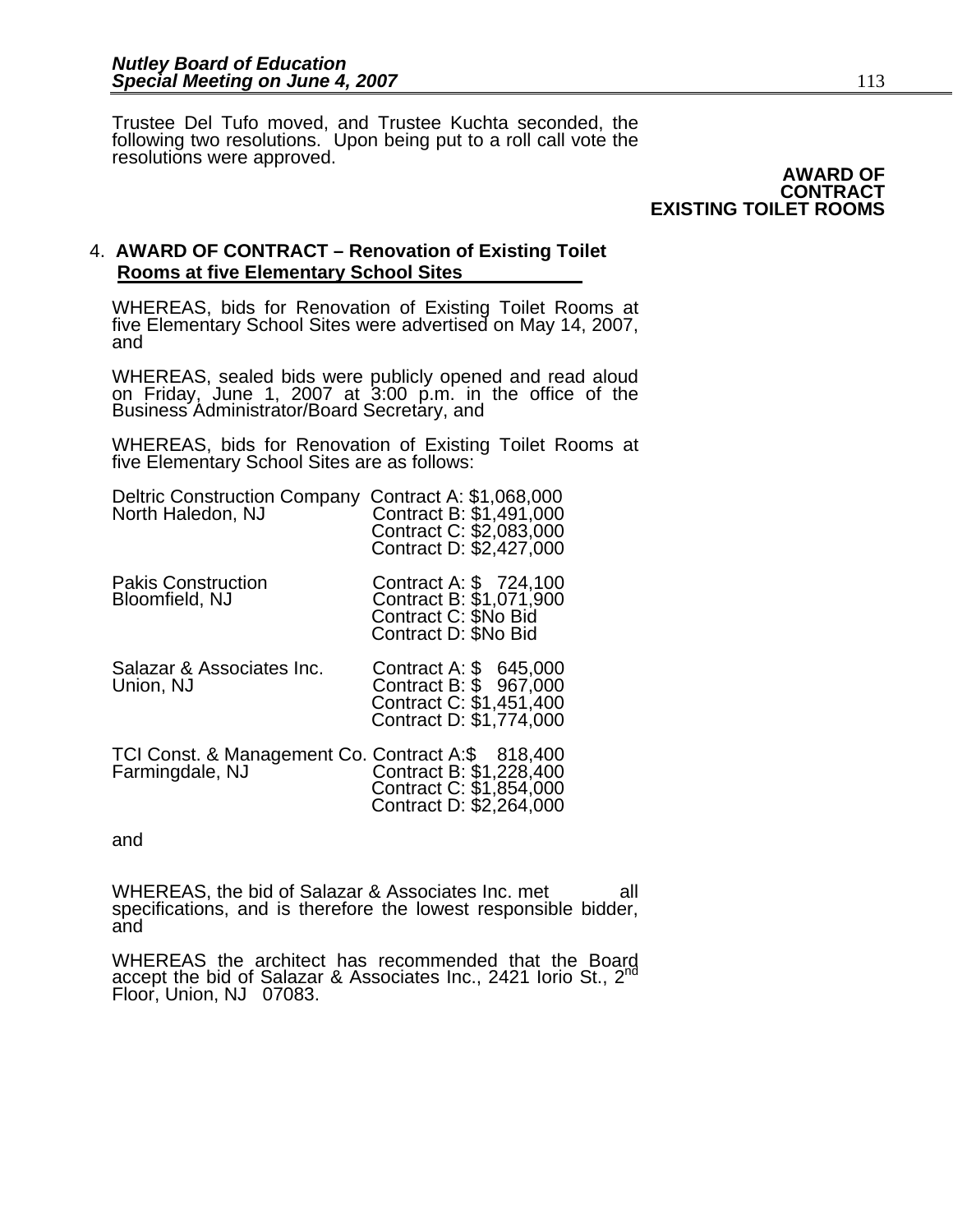NOW, THEREFORE, BE IT RESOLVED that the Nutley Board of Education accepts the recommendation of the Board's architect and approves the award of the contract for the Renovation of Existing Toilet Rooms at Five Elementary School Sites to Salazar & Associates Inc.

> **AWARD OF CONTRACT EXTERIOF FAÇADE REPAIRS**

# 5. **AWARD OF CONTRACT – Exterior Façade Repairs at Nutley High School**

WHEREAS, bids for Exterior Façade Repairs at the Nutley High School were advertised on May 2, 2007, and

WHEREAS, sealed bids were publicly opened and read aloud on Friday, June 1, 2007 at 10:00 a.m. in the office of the Business Administrator/Board Secretary, and

WHEREAS, bids for Exterior Façade Repairs at the Nutley High School are as follows:

| Fahs Restoration, Inc.<br>Southhampton, NJ        | \$374,432.11 |
|---------------------------------------------------|--------------|
| Hilt Construction, Inc.<br>Franklin Park, NJ      | 492,524.00   |
| Jacob's Construction Co., Inc.<br>West Orange, NJ | \$277,200.00 |
| Joseph Dugan, Inc.<br>Endenheim, PA               | \$378,882.00 |

and

 WHEREAS, the bids of Jacob's Construction Co., Inc. and Fahs Restoration Inc. were disqualified for not meeting bidding requirements, and

WHEREAS, the bid of Joseph Dugan, Inc. of Endenheim, PA met all specifications, and is therefore the lowest responsible bidder, and

WHEREAS the architect has recommended that the Board accept the bid of Joseph Dugan, Inc. 905 Bethlehem Pike, Endenheim, PA 19038-7701.